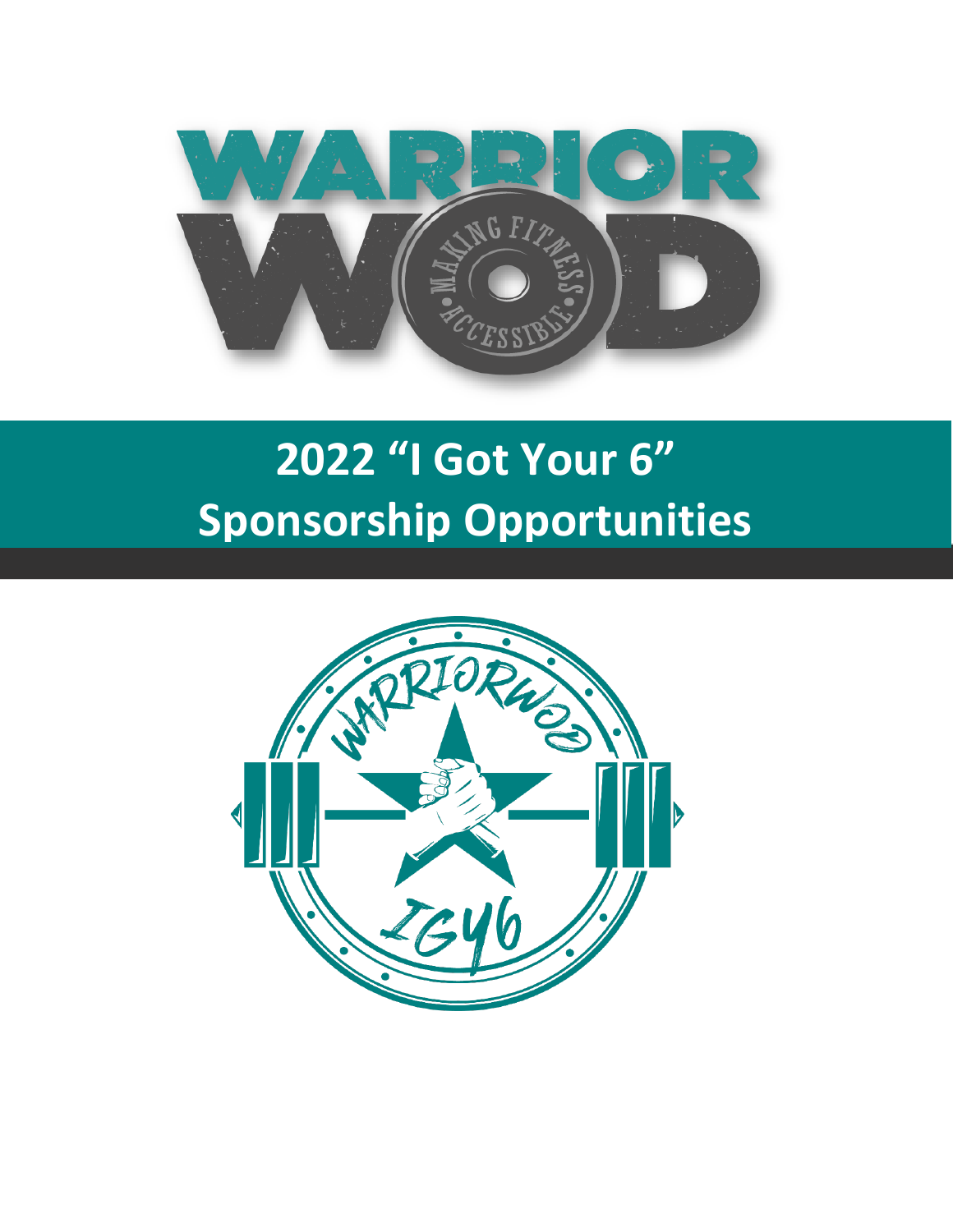#### **Dear Potential Sponsor,**

I am reaching out to share an opportunity for you to partner with us to serve our nation's combat-disabled veterans.

We will virtually host a Team Functional Fitness competition during the weekend of the National PTSD Awareness Day and all proceeds will go to Veterans' fitness programs helping the recovery of PTSD.

Suicide currently claims the lives of 17.6 military veterans per day by some estimates. Meanwhile, hundreds of thousands more suffer from the mental and physical challenges of re-entering civilian life after a term of military service.

We founded the new nonprofit WarriorWOD Foundation to provide at-risk, combat-disabled veterans with access to a range of mental health and physical fitness resources. We are working to aid and expedite their recovery from both visible and invisible wounds, empowering them to achieve their full post-service potential. Our ultimate goal is to reduce the rates of unemployment, obesity, mental illness, and suicide among our veterans while supporting them as they thrive in their civilian lives.

We will accomplish this by providing fitness scholarships to cover the costs of gym memberships, in-home fitness equipment, personal training, nutrition coaching, and therapy. We will also build a "battle buddy" system to provide veterans with comradery, accountability, and community.

Now, we are inviting organizations with a commitment to giving back to sponsor our annual fitness event. Through your sponsorship, you will show your commitment to the healing and empowerment of wounded combat veterans. We will leverage our growing network to help you build trust, promote your brand, and create goodwill among our audiences.

## **CONTACT US**

### **Phil Palmer**

phil@warriorwod.org 281-979-2294

4176 Home Town Lane Ravenel, SC 29470

## **warriorwod.org**

**Facebook:** @thewarriorwod

Instagram: @thewarriorwod

TikTok: @warriorwod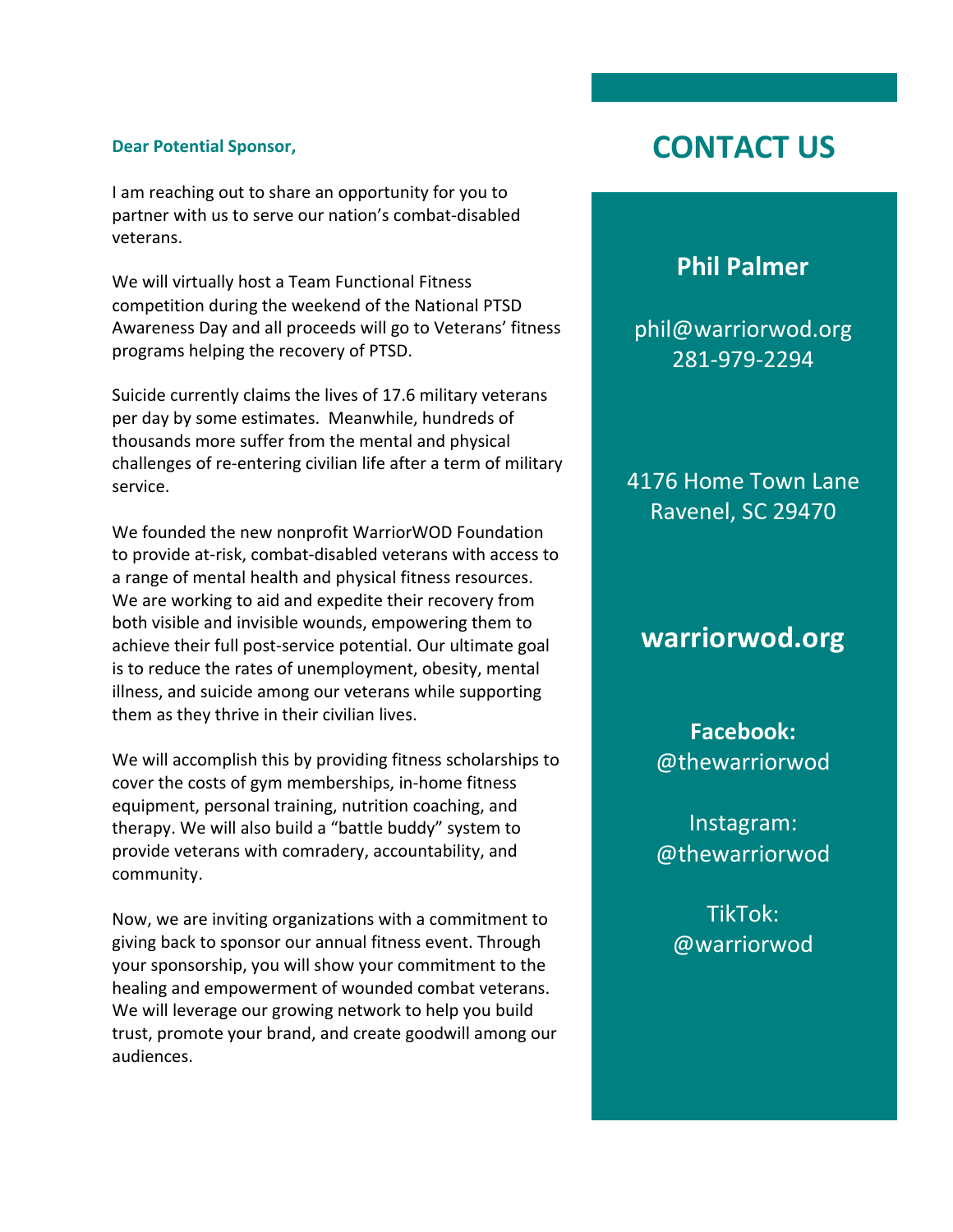WarriorWOD Foundation is a 501(c)(3) nonprofit organization, so all sponsorships are taxdeductible and will be used exclusively to power our fitness scholarship programs.

Please review this sponsorship levels in this packet for information about the benefits of supporting our work. I'm happy to discuss additional ways we can recognize your brand through the creation of a custom sponsorship package. Please feel free to reach out at any time to schedule a meeting.

Should you choose to sponsor our project, we ask that you reserve the sponsorship level of your choosing and submit your payment at your earliest convenience to maximize the benefits of sponsorship.

In the meantime, please visit our website and social media pages to learn more about what we do and how you can engage with our community.

Thank you for your consideration!

Kind regards,

**Phil Palmer** phil@warriorwod.org 281-979-2294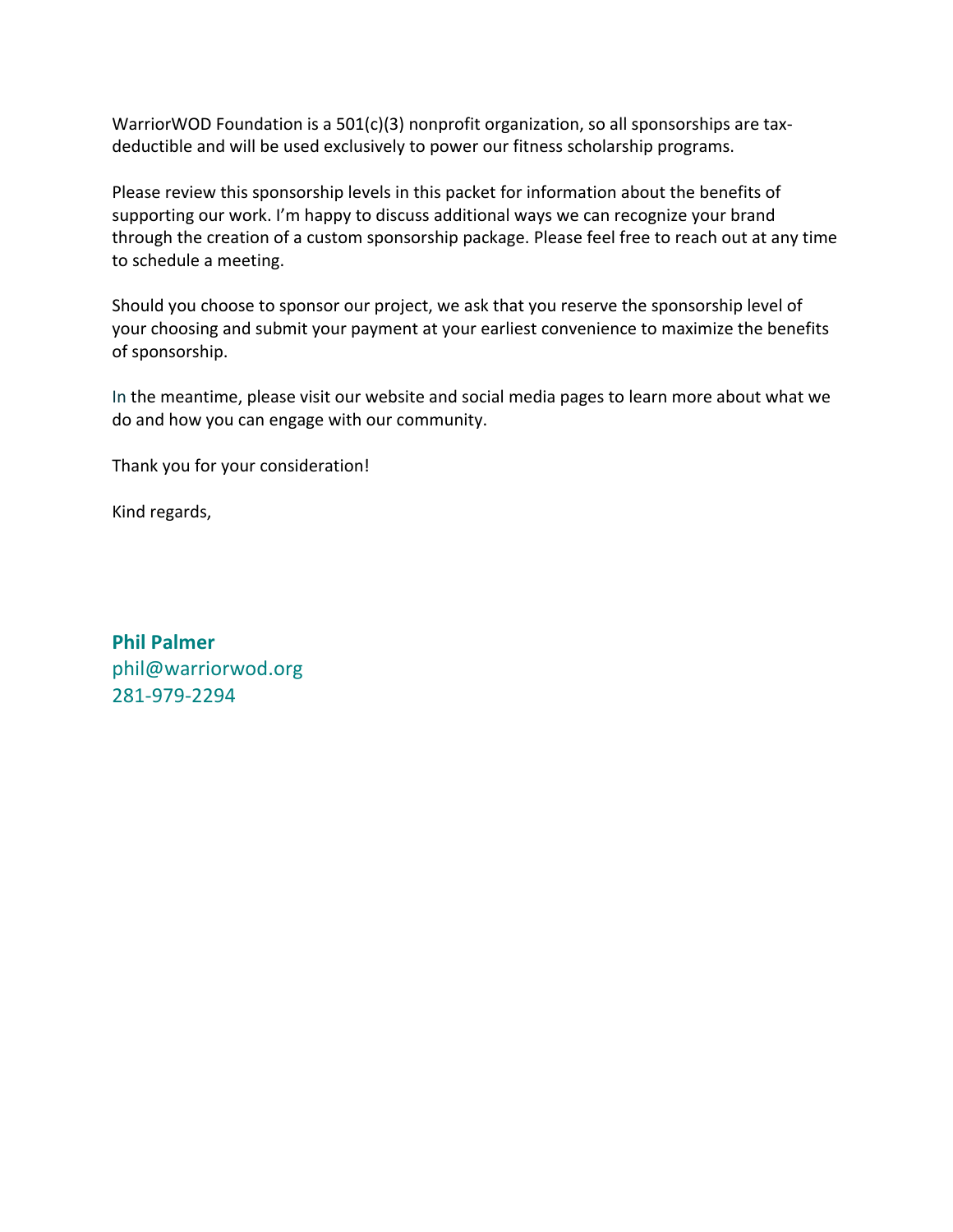# **WarriorWOD | 2022 Sponsorship Levels**

Your organization is invited to become a sponsor of the WarriorWOD Foundation's "I Got Your 6" Virtual Team Competition! Please review the sponsorship levels and benefits below, choose the option that works for you, and then complete and return the form at the end of this packet to secure your preferred sponsorship level. Take advantage of our 100K plus followers and subscribers across Instagram, Facebook, TikTok, and our newsletters.

|                                                                          | <b>EVENT SPONSOR</b><br>1 Available<br>\$1500                                                                        | <b>WORKOUT SPONSOR</b><br><b>3 Available</b><br>\$750                      | <b>PARTNER</b><br>\$500                  |
|--------------------------------------------------------------------------|----------------------------------------------------------------------------------------------------------------------|----------------------------------------------------------------------------|------------------------------------------|
| Logo on Event T-Shirts, and<br><b>Event Banner</b>                       | <b>Top - Large</b><br><b>Signage</b><br><b>Website</b><br><b>Banner</b><br><b>Promo Video</b><br><b>Athlete Gear</b> | <b>Medium</b><br><b>Signage</b><br>Website<br><b>Banner</b><br>Promo Video | <b>Small</b><br>Website<br><b>Banner</b> |
| Logo on Workout<br>Description<br>and social media post                  | All                                                                                                                  | 1 Workout                                                                  | 1 partner post                           |
| Logo on all Social Event<br>Social Media Post                            | All + Title Sponsor<br>Post                                                                                          | All media for workout<br>+ Workout Sponsor Post                            |                                          |
| <b>Social Media Post Specifically</b><br><b>Advertising Your Company</b> | $\overline{3}$                                                                                                       | $\overline{2}$                                                             | $\mathbf{1}$                             |
| Dedicated email to<br>WarriorWOD email database                          | $\overline{\mathbf{3}}$                                                                                              | $\overline{2}$                                                             | $\mathbf{1}$                             |
| Logo with back links on<br>website and newsletter<br>emails to members   | <b>Top-Large</b>                                                                                                     | Medium                                                                     | Small                                    |
| Featured sponsor article or<br>offer in email blast                      | $\mathbf{x}$                                                                                                         | X                                                                          |                                          |
| Social media @mentions                                                   | 10                                                                                                                   | 8                                                                          | 5                                        |
| Mentions in other materials<br>(letters, press releases)                 | $\mathbf{x}$                                                                                                         |                                                                            |                                          |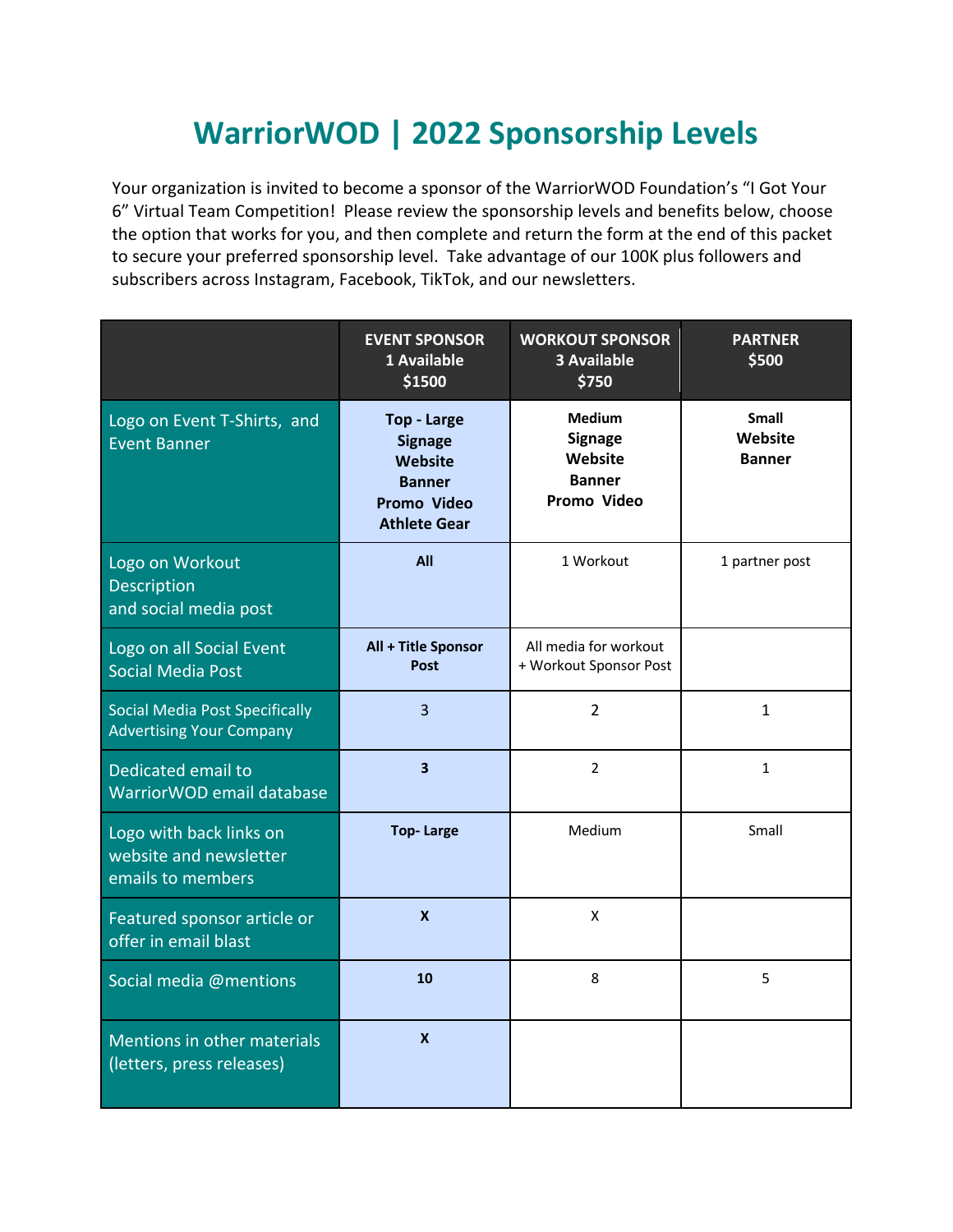WarriorWOD Foundation is a tax exempt, 501(c)(3) nonprofit organization, tax ID #87-1065126. Sponsorship payments are accepted by credit card at https://www.warriorwod.org/product-page/IGY6-sponsor or check payable to WarriorWOD Foundation at 4176 Home Town Lane | Ravenel, SC 29470. Questions can be directed to Phil Palmer at 281-979-2294 or phil@warriorwod.org.